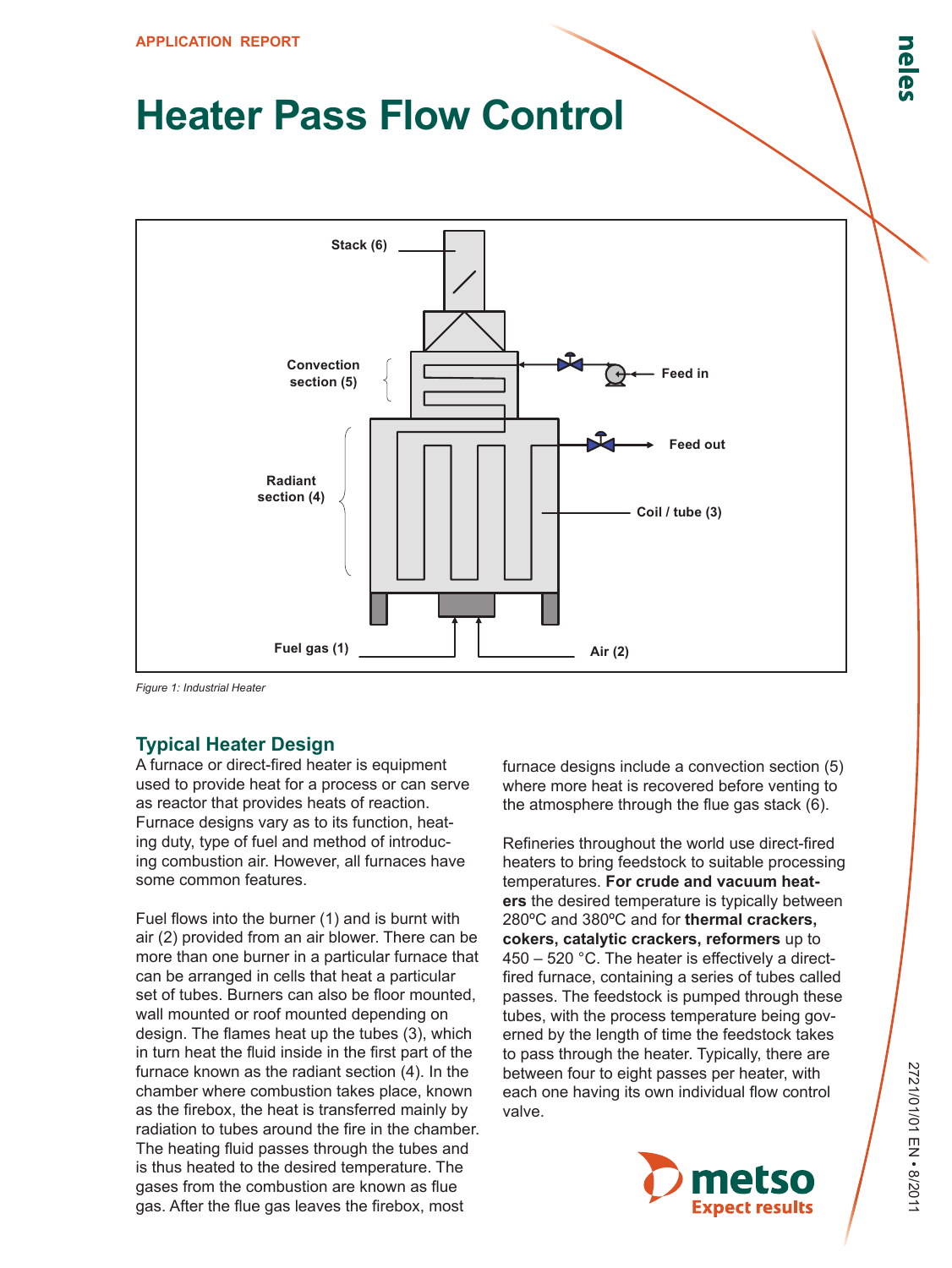#### **Heater Pass Challenges**

Heater pass control valves have traditionally been globe valve designs, which may cause some problems in performance and reliability. Refineries are now finding it advantageous to replace their conventional globe valves in this application with rotary control valves for several reasons:

**Health, Safety, Environment** – For any refinery HSE-issues are important aspect since plants are working around the clock under severe temperature and pressure conditions. Heater pass control valve leaking poses both an environmental and safety issue due to risk of fire and oil spills, as the sticky residue accumulates on the valve bonnet and refinery ground.

**Throughput efficiency** – Maximizing process unit throughput and thus production is an interest of any refinery. Minimizing process variability reduces production losses, upsets and fuel consumption. At the same time it is also important to maximize process unit flexibility in changes related to feedstock, downstream units or process revamp. Sticking and leaking in heater pass valve reduces the accuracy of throughput control and adversely affects not only the heating of the media, but also the downstream processes.

**Minimize maintenance costs.** Poorly performing valves in the direct heater system must be maintained because they will have a direct impact on the efficiency of the process. The cost of unscheduled maintenance will be quite high, with a typical service costing about 70% of the cost of a new valve. Add this to the cost of removing the valve from the line and disruption of the process and the total cost will be much higher. Maintenance could be required for conventional globe valves from every 6 months to even 2-3 months. All maintenance operations require frequent visits from operators to the plant.

#### **Metso Automation Rotary Advantages**

**Metso Automation's Solution.** Neles metal seated rotary control valves together with Neles ND9000 smart valve controllers and Neles FieldCare valve condition monitoring can answer all these challenges with wide margins of assurance.

**Avoid HSE-risks related to leakage.** Metso Automation rotary gland systems are inherently more reliable and will not suffer the leakage problems typically associated with conventional globe designs. This is due a rotary stem does not tend to move process media into gland packing similarly as a rising stem. For further protection from leaking, users can choose our qualified self-adjusting emission gland systems, which eliminate gland leaks and maintenance.

**Reduce maintenance costs.** Simple rotary designs offer non-clogging flowports and rugged hard-faced trims. Costly service work involving the removal of the valve from the line and replacement parts is eliminated. Same faceto-face dimensions as globe valves, upgrading linear valve technology to rotary designs eliminates the need for changes to pipework configurations. Major refineries in Europe and Latin America have tested these concepts by installing rotary heater pass valves to replace conventional globe valves that had begun leaking after several months. The rotary valves have been in service for several years without requiring maintenance and show no sign of leakage. This obviously also reduced the visits of operators to the plant.

**Eliminate throughput bottlenecks.** Throughput losses due to sticking and poor control performance will be avoided with high perfromance rotary valves. Flow through the heater pass may be changed as the need arises. With maximum rangeability of 150:1 of rotary valves a superior control today and extra builtin capacity for the future will be provided. This avoids costly refurbishing that is required when the heater pass valve is the process bottleneck. For even higher levels of performance and to reduce process variability, these valves may be equipped with Metso Automation's advanced ND9000 digital valve controller. This smart device ensures higher positioning accuracy and faster response.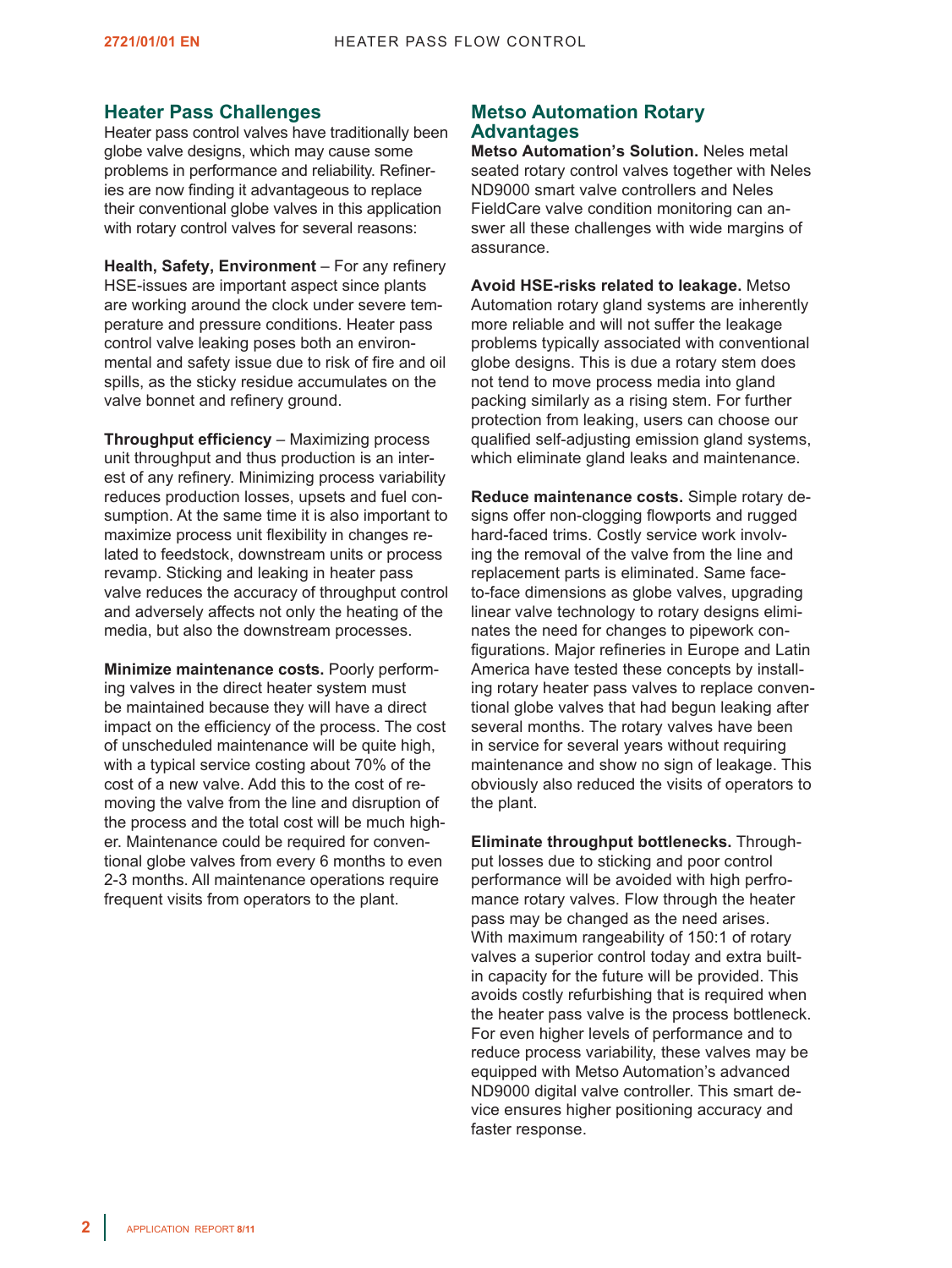**Avoid unscheduled shutdowns.** Trend data collected by the Neles ND9000 valve controller and analyzed by FieldCare configuration and condition monitoring software based on open FDT/DTM makes it possible to predict and respond to maintenance requirements and avoid unscheduled downtime.



*Figure 2: Eccentric rotary plug valve, Neles Finetrol™, provide reliable, long-lasting performance for heater pass control.*



*Figure 3: Rotary stem vs. rising stem. Rising stem (on the right) tends to draw process media and dirt into the gland area.*

# **Metso Automation's Solutions**

#### **Valves**

#### **Neles Finetrol™ rotary control valve for mild heater temperatures**

- All actuator mounting directions can be used.
- Size range  $1 10$ "
- Pressure class ANSI 150 600
- Temperature range -196°C...+425°C / -320 °F…+800 °F
- Fits different face-to-face needs, including globe valve face-to-face
- Fire tested and certified
- Stable, accurate and fast control
- Meets the latest emission standards
- Easy maintenance
- Fulfils NACE MR 103-2003 requirements
- Compact design
- Class IV tightness
- Patented Q-trim reduces noise and solves cavitation and vibration problems.
- Patented plug shape balances the flow forces and improves flow control accuracy.



*Figure 4: Finetrol rotary control valve with QP-actuator and ND9000 valve controller.*

#### **T5 top entry rotary control valve for high heater temperatures**

- All actuator mounting directions can be used.
- Size range  $1 16$ "
- Pressure class ANSI 150 600
- Temperature range -200°C...+600°C / -328 °F…+1110 °F
- Fits different face-to-face needs, including globe valve face-to-face
- Fire tested and certified
- Stable, accurate and fast control
- Meets the latest emission standards
- Top entry design for easy maintenance
- Compact design
- Patented self-flushing Q-trim for fluids with particles or other impurities.
- Fulfils NACE MR 103-2003 requirements
- Class V tightness.
- Turn-down ratio up to 150:1.



*Figure 5: Top entry rotary control valve with BJ actuator and ND9000 positioner*